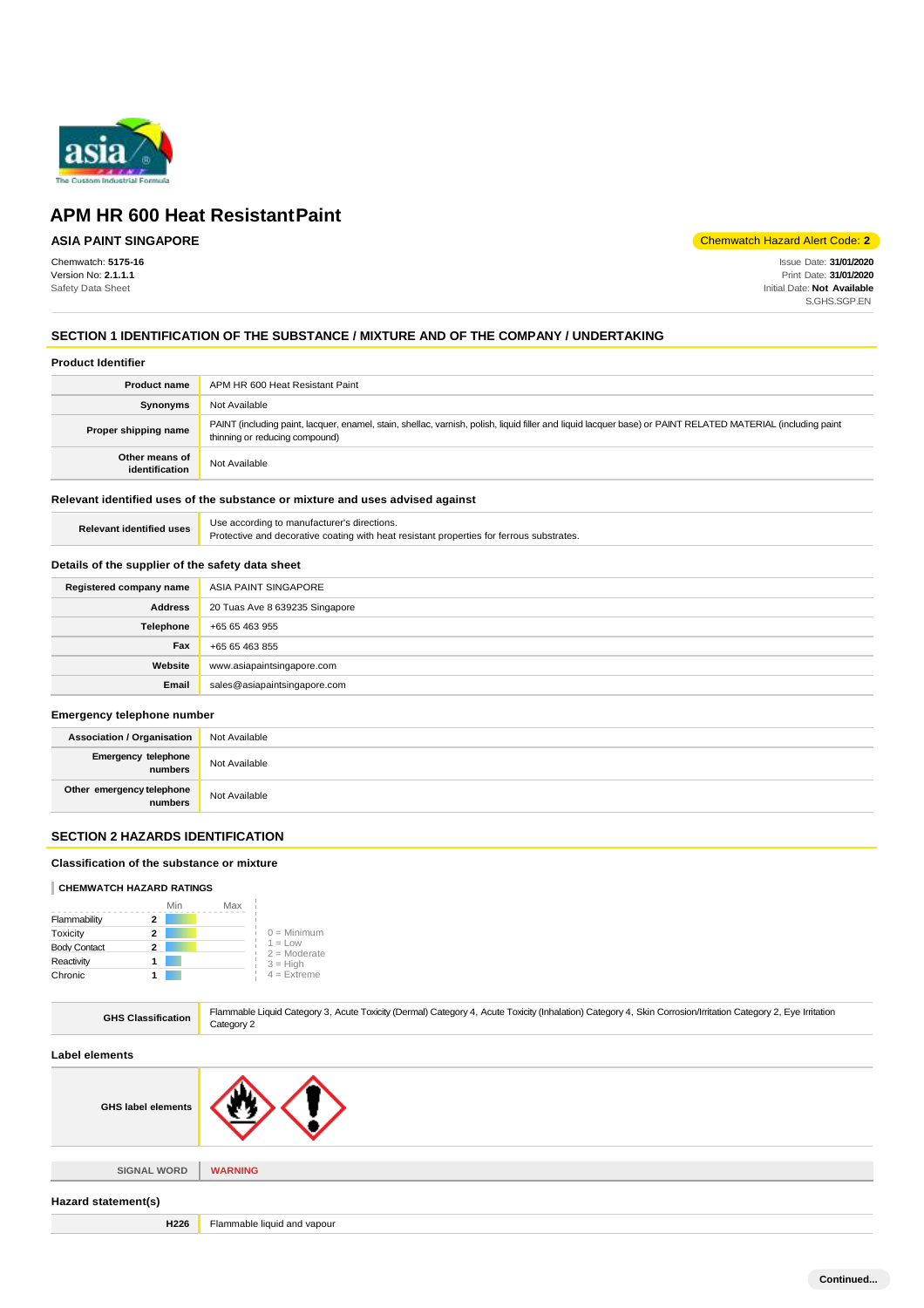| <b>H312</b> | Harmful in contact with skin  |
|-------------|-------------------------------|
| <b>H332</b> | Harmful if inhaled            |
| H315        | Causes skin irritation        |
| H319        | Causes serious eye irritation |

#### **Precautionary statement(s) Prevention**

| P210             | Keep away from heat, hot surfaces, sparks, open flames and other ignition sources. No smoking. |
|------------------|------------------------------------------------------------------------------------------------|
| P233             | Keep container tightly closed.                                                                 |
| P271             | Use only outdoors or in a well-ventilated area.                                                |
| P240             | Ground/bond container and receiving equipment.                                                 |
| P241             | Use explosion-proof electrical/ventilating/lighting/intrinsically safe equipment.              |
| P242             | Use only non-sparking tools.                                                                   |
| P243             | Take precautionary measures against static discharge.                                          |
| P <sub>261</sub> | Avoid breathing dust/fume/gas/mist/vapours/spray.                                              |
| P280             | Wear protective gloves/protective clothing/eye protection/face protection.                     |

## **Precautionary statement(s) Response**

| P370+P378      | In case of fire: Use alcohol resistant foam or normal protein foam for extinction.                                               |  |
|----------------|----------------------------------------------------------------------------------------------------------------------------------|--|
| P305+P351+P338 | IF IN EYES: Rinse cautiously with water for several minutes. Remove contact lenses, if present and easy to do. Continue rinsing. |  |
| P312           | Call a POISON CENTER/doctor/physician/first aider/if you feel unwell.                                                            |  |
| P337+P313      | If eye irritation persists: Get medical advice/attention.                                                                        |  |
| P302+P352      | IF ON SKIN: Wash with plenty of water and soap                                                                                   |  |
| P303+P361+P353 | IF ON SKIN (or hair): Take off immediately all contaminated clothing. Rinse skin with water/shower.                              |  |
| P304+P340      | IF INHALED: Remove person to fresh air and keep comfortable for breathing.                                                       |  |
| P332+P313      | If skin irritation occurs: Get medical advice/attention.                                                                         |  |
| P362+P364      | Take off contaminated clothing and wash it before reuse.                                                                         |  |

## **Precautionary statement(s) Storage**

| P403+P235 | Store<br>e in a well-ventilated place. Keep cool. I |
|-----------|-----------------------------------------------------|
|           |                                                     |

## **Precautionary statement(s) Disposal**

**P501** Dispose of contents/container to authorised chemical landfill or if organic to high temperature incineration

## **SECTION 3 COMPOSITION / INFORMATION ON INGREDIENTS**

#### **Substances**

See section below for composition of Mixtures

#### **Mixtures**

| <b>CAS No</b> | %[weight] | <b>Name</b>     |
|---------------|-----------|-----------------|
| 1330-20-7     | <30       | xylene          |
| 7429-90-5     | $30$      | aluminium flake |

## **SECTION 4 FIRST AID MEASURES**

| Description of first aid measures |                                                                                                                                                                                                                                                                                                                                                                                                                                                                                    |  |
|-----------------------------------|------------------------------------------------------------------------------------------------------------------------------------------------------------------------------------------------------------------------------------------------------------------------------------------------------------------------------------------------------------------------------------------------------------------------------------------------------------------------------------|--|
| <b>Eye Contact</b>                | If this product comes in contact with the eyes:<br>Wash out immediately with fresh running water.<br>Ensure complete irrigation of the eye by keeping eyelids apart and away from eye and moving the eyelids by occasionally lifting the upper and lower lids.<br>► Seek medical attention without delay; if pain persists or recurs seek medical attention.<br>▶ Removal of contact lenses after an eye injury should only be undertaken by skilled personnel.                    |  |
| <b>Skin Contact</b>               | If skin contact occurs:<br>Immediately remove all contaminated clothing, including footwear.<br>Flush skin and hair with running water (and soap if available).<br>▶ Seek medical attention in event of irritation.                                                                                                                                                                                                                                                                |  |
| Inhalation                        | If fumes or combustion products are inhaled remove from contaminated area.<br>Lay patient down. Keep warm and rested.<br>▶ Prostheses such as false teeth, which may block airway, should be removed, where possible, prior to initiating first aid procedures.<br>Apply artificial respiration if not breathing, preferably with a demand valve resuscitator, bag-valve mask device, or pocket mask as trained. Perform CPR if<br>necessary.<br>Transport to hospital, or doctor. |  |
| Ingestion                         | If swallowed do NOT induce vomiting.<br>• If vomiting occurs, lean patient forward or place on left side (head-down position, if possible) to maintain open airway and prevent aspiration.<br>• Observe the patient carefully.<br>▶ Never give liquid to a person showing signs of being sleepy or with reduced awareness; i.e. becoming unconscious.                                                                                                                              |  |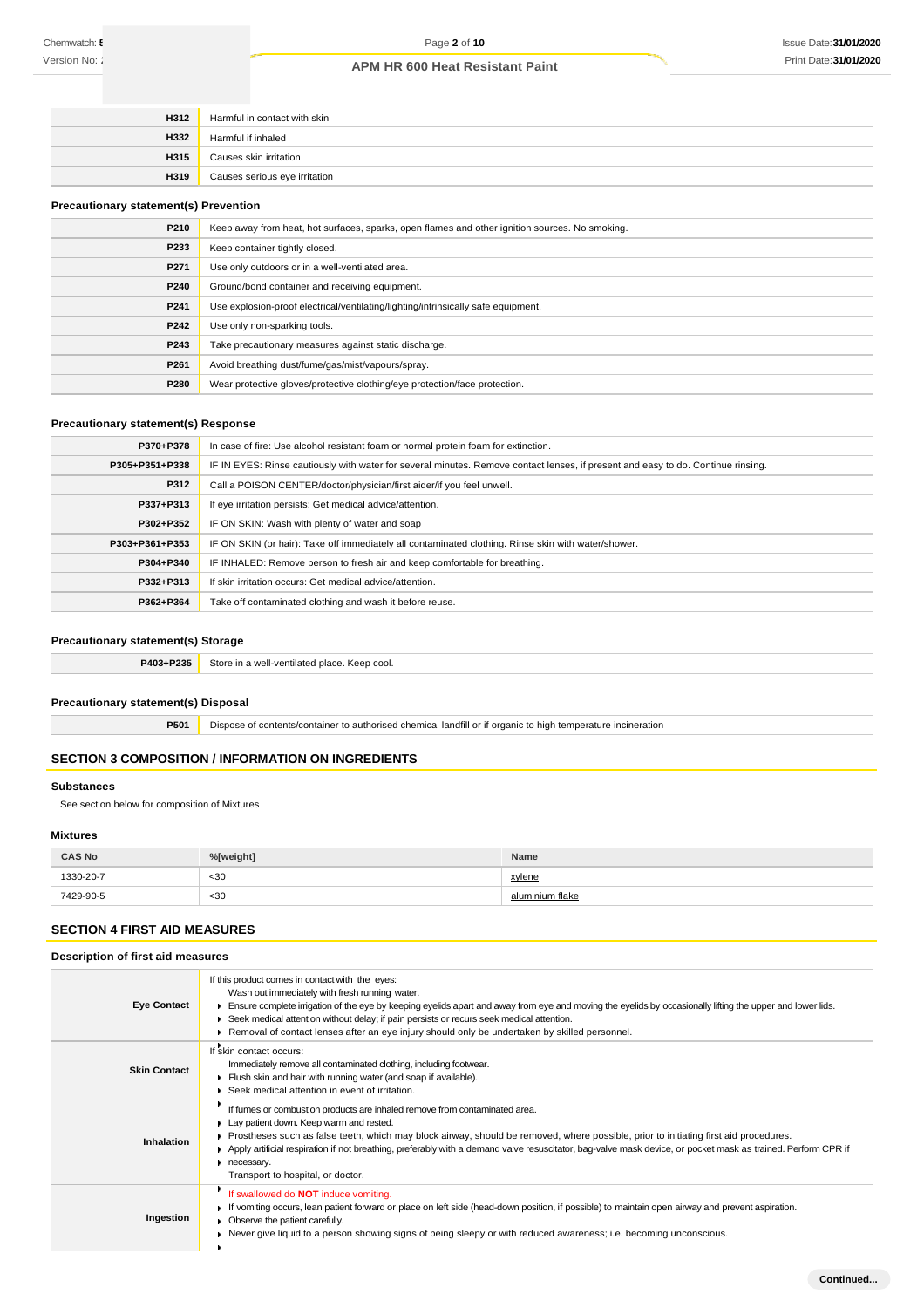Give water to rinse out mouth, then provide liquid slowly and as much as casualty can comfortably drink.

- Seek medical advice.  $\mathbf{F}$
- Avoid giving milk or oils.
- Avoid giving alcohol.

If spontaneous vomiting appears imminent or occurs, hold patient's head down, lower than their hips to help avoid possible aspiration of vomitus.

#### **Indication of any immediate medical attention and special treatment needed**

Any material aspirated during vomiting may produce lung injury. Therefore emesis should not be induced mechanically or pharmacologically. Mechanical means should be used if it is considered necessary to evacuate the stomach contents; these include gastric lavage after endotracheal intubation. If spontaneous vomiting has occurred after ingestion, the patient should be monitored for difficult breathing, as adverse effects of aspiration into the lungs may be delayed up to 48 hours.

For acute or short term repeated exposures to xylene:

- Gastro-intestinal absorption is significant with ingestions. For ingestions exceeding 1-2 ml (xylene)/kg, intubation and lavage with cuffed endotracheal tube is recommended. The use of charcoal and cathartics is equivocal.
- Pulmonary absorption is rapid with about 60-65% retained at rest.
- Primary threat to life from ingestion and/or inhalation, is respiratory failure.
- Patients should be quickly evaluated for signs of respiratory distress (e.g. cyanosis, tachypnoea, intercostal retraction, obtundation) and given oxygen. Patients with inadequate tidal volumes or poor arterial blood gases (pO2 < 50 mm Hg or pCO2 > 50 mm Hg) should be intubated.
- ▶ Arrhythmias complicate some hydrocarbon ingestion and/or inhalation and electrocardiographic evidence of myocardial injury has been reported; intravenous lines and cardiac monitors should be established in obviously symptomatic patients. The lungs excrete inhaled solvents, so that hyperventilation improves clearance.
- A chest x-ray should be taken immediately after stabilisation of breathing and circulation to document aspiration and detect the presence of pneumothorax.
- Epinephrine (adrenalin) is not recommended for treatment of bronchospasm because of potential myocardial sensitisation to catecholamines. Inhaled cardioselective bronchodilators (e.g. Alupent, Salbutamol) are the preferred agents, with aminophylline a second choice.

BIOLOGICAL EXPOSURE INDEX - BEI

These represent the determinants observed in specimens collected from a healthy worker exposed at the Exposure Standard (ES or TLV):

| Determinant                    | Index                | Sampling Time       | Comments |
|--------------------------------|----------------------|---------------------|----------|
| Methylhippu-ric acids in urine | 1.5 gm/gm creatinine | End of shift        |          |
|                                | 2 mg/min             | Last 4 hrs of shift |          |

## **SECTION 5 FIREFIGHTING MEASURES**

#### **Extinguishing media**

| Foam.<br>> Dry chemical powder.<br>▶ BCF (where regulations permit).<br>Carbon dioxide.<br>▶ Water spray or fog - Large fires only. |
|-------------------------------------------------------------------------------------------------------------------------------------|
|                                                                                                                                     |

#### **Special hazards arising from the substrate or mixture**

| <b>Fire Incompatibility</b> | Avoid contamination with oxidising agents i.e. nitrates, oxidising acids, chlorine bleaches, pool chlorine etc. as ignition may result |
|-----------------------------|----------------------------------------------------------------------------------------------------------------------------------------|
|-----------------------------|----------------------------------------------------------------------------------------------------------------------------------------|

#### **Advice for firefighters**

| <b>Fire Fighting</b>         | Alert Fire Brigade and tell them location and nature of hazard.<br>May be violently or explosively reactive.<br>Wear breathing apparatus plus protective gloves.<br>Prevent, by any means available, spillage from entering drains or water course.<br>If safe, switch off electrical equipment until vapour fire hazard removed.<br>Use water delivered as a fine spray to control fire and cool adjacent area.<br>Avoid spraying water onto liquid pools.             |
|------------------------------|-------------------------------------------------------------------------------------------------------------------------------------------------------------------------------------------------------------------------------------------------------------------------------------------------------------------------------------------------------------------------------------------------------------------------------------------------------------------------|
|                              | <b>DO NOT</b> approach containers suspected to be hot.<br>Cool fire exposed containers with water spray from a protected location.<br>If safe to do so, remove containers from path of fire.<br>Liquid and vapour are flammable.<br>Moderate fire hazard when exposed to heat or flame.                                                                                                                                                                                 |
| <b>Fire/Explosion Hazard</b> | Vapour forms an explosive mixture with air.<br>Moderate explosion hazard when exposed to heat or flame.<br>Vapour may travel a considerable distance to source of ignition.<br>Heating may cause expansion or decomposition leading to violent rupture of containers.<br>On combustion, may emit toxic fumes of carbon monoxide (CO).<br>Combustion products include,: carbon dioxide (CO2), metal oxides, other pyrolysis products typical of burning organic material |

## **SECTION 6 ACCIDENTAL RELEASE MEASURES**

## **Personal precautions, protective equipment and emergency procedures**

| <b>Minor Spills</b> | Remove all ignition sources.<br>Clean up all spills immediately.<br>Avoid breathing vapours and contact with skin and eyes.<br>Control personal contact with the substance, by using protective equipment.<br>Contain and absorb small quantities with vermiculite or other absorbent material.<br>Wipe up.<br>Collect residues in a flammable waste container.                                                         |
|---------------------|-------------------------------------------------------------------------------------------------------------------------------------------------------------------------------------------------------------------------------------------------------------------------------------------------------------------------------------------------------------------------------------------------------------------------|
| <b>Major Spills</b> | Clear area of personnel and move upwind.<br>Alert Fire Brigade and tell them location and nature of hazard.<br>May be violently or explosively reactive.<br>Wear breathing apparatus plus protective gloves.<br>Prevent, by any means available, spillage from entering drains or water course.<br>Consider evacuation (or protect in place).<br>No smoking, naked lights or ignition sources.<br>Increase ventilation. |

**Continued...**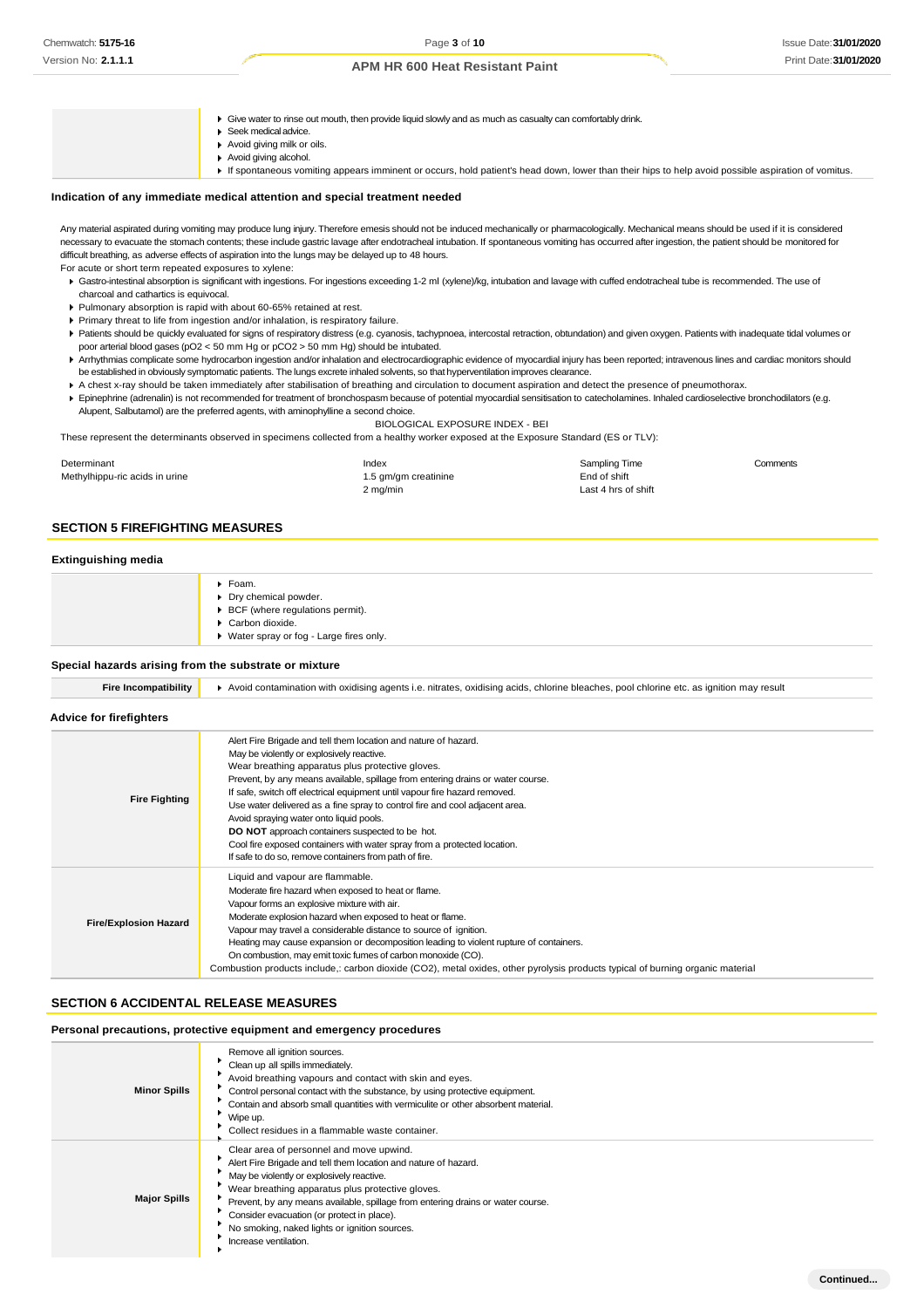| Stop leak if safe to do so.<br>• Water spray or fog may be used to disperse /absorb vapour.<br>Contain spill with sand, earth or vermiculite.<br>Use only spark-free shovels and explosion proof equipment.<br>▶ Collect recoverable product into labelled containers for recycling.<br>Absorb remaining product with sand, earth or vermiculite.<br>Collect solid residues and seal in labelled drums for disposal.<br>Wash area and prevent runoff into drains.<br>If contamination of drains or waterways occurs, advise emergency services. |
|-------------------------------------------------------------------------------------------------------------------------------------------------------------------------------------------------------------------------------------------------------------------------------------------------------------------------------------------------------------------------------------------------------------------------------------------------------------------------------------------------------------------------------------------------|
| Personal Protective Equipment advice is contained in Section 8 of the SDS.                                                                                                                                                                                                                                                                                                                                                                                                                                                                      |

## **SECTION 7 HANDLING AND STORAGE**

## **Precautions for safe handling**

| Safe handling            | Containers, even those that have been emptied, may contain explosive vapours.<br>Do NOT cut, drill, grind, weld or perform similar operations on or near containers.<br><b>DO NOT</b> allow clothing wet with material to stay in contact with skin<br>Avoid all personal contact, including inhalation.<br>Wear protective clothing when risk of overexposure occurs.<br>Use in a well-ventilated area.<br>Prevent concentration in hollows and sumps.<br>DO NOT enter confined spaces until atmosphere has been checked.<br>Avoid smoking, naked lights or ignition sources.<br>Avoid generation of static electricity.<br>DO NOT use plastic buckets.<br>Earth all lines and equipment.<br>Use spark-free tools when handling.<br>Avoid contact with incompatible materials.<br>When handling, DO NOT eat, drink or smoke.<br>Keep containers securely sealed when not in use.                                                                                                                                                                                                                                                                                                                                                                                                                                                                                                                                                                                                                                                                                                                                                                                                                                                                                      |
|--------------------------|------------------------------------------------------------------------------------------------------------------------------------------------------------------------------------------------------------------------------------------------------------------------------------------------------------------------------------------------------------------------------------------------------------------------------------------------------------------------------------------------------------------------------------------------------------------------------------------------------------------------------------------------------------------------------------------------------------------------------------------------------------------------------------------------------------------------------------------------------------------------------------------------------------------------------------------------------------------------------------------------------------------------------------------------------------------------------------------------------------------------------------------------------------------------------------------------------------------------------------------------------------------------------------------------------------------------------------------------------------------------------------------------------------------------------------------------------------------------------------------------------------------------------------------------------------------------------------------------------------------------------------------------------------------------------------------------------------------------------------------------------------------------|
|                          | Avoid physical damage to containers.<br>Always wash hands with soap and water after handling.<br>Work clothes should be laundered separately.<br>Use good occupational work practice.<br>Observe manufacturer's storage and handling recommendations contained within this MSDS.<br>Atmosphere should be regularly checked against established exposure standards to ensure safe working conditions.                                                                                                                                                                                                                                                                                                                                                                                                                                                                                                                                                                                                                                                                                                                                                                                                                                                                                                                                                                                                                                                                                                                                                                                                                                                                                                                                                                   |
| <b>Other information</b> | Store in original containers in approved flammable liquid storage area.<br>Store away from incompatible materials in a cool, dry, well-ventilated area.<br>DO NOT store in pits, depressions, basements or areas where vapours may be trapped.<br>No smoking, naked lights, heat or ignition sources.<br>Storage areas should be clearly identified, well illuminated, clear of obstruction and accessible only to trained and authorised personnel - adequate security<br>must be provided so that unauthorised personnel do not have access.<br>Store according to applicable regulations for flammable materials for storage tanks, containers, piping, buildings, rooms, cabinets, allowable quantities and<br>minimum storage distances.<br>Use non-sparking ventilation systems, approved explosion proof equipment and intrinsically safe electrical systems.<br>Have appropriate extinguishing capability in storage area (e.g. portable fire extinguishers - dry chemical, foam or carbon dioxide) and flammable gas<br>detectors.<br>Keep adsorbents for leaks and spills readily available.<br>Protect containers against physical damage and check regularly for leaks.<br>Observe manufacturer's storage and handling recommendations contained within this MSDS.<br>In addition, for tank storages (where appropriate):<br>Store in grounded, properly designed and approved vessels and away from incompatible materials.<br>For bulk storages, consider use of floating roof or nitrogen blanketed vessels; where venting to atmosphere is possible, equip storage tank vents with flame<br>arrestors; inspect tank vents during winter conditions for vapour/ice build-up.<br>Storage tanks should be above ground and diked to hold entire contents. |

## **Conditions for safe storage, including any incompatibilities**

| Suitable container      | Packing as supplied by manufacturer.<br>Plastic containers may only be used if approved for flammable liquid.<br>Check that containers are clearly labelled and free from leaks.<br>For low viscosity materials (i): Drums and jerry cans must be of the non-removable head type. (ii): Where a can is to be used as an inner package, the can<br>must have a screwed enclosure.<br>For materials with a viscosity of at least 2680 cSt. (23 deg. C)<br>For manufactured product having a viscosity of at least 250 cSt. (23 deg. C)<br>Manufactured product that requires stirring before use and having a viscosity of at least 20 cSt (25 deg. C): (i) Removable head packaging; (ii) Cans with<br>friction closures and (iii) low pressure tubes and cartridges may be used.<br>Where combination packages are used, and the inner packages are of glass, there must be sufficient inert cushioning material in contact with inner and outer<br>packages<br>In addition, where inner packagings are glass and contain liquids of packing group I there must be sufficient inert absorbent to absorb any spillage, unless<br>the outer packaging is a close fitting moulded plastic box and the substances are not incompatible with the plastic. |
|-------------------------|------------------------------------------------------------------------------------------------------------------------------------------------------------------------------------------------------------------------------------------------------------------------------------------------------------------------------------------------------------------------------------------------------------------------------------------------------------------------------------------------------------------------------------------------------------------------------------------------------------------------------------------------------------------------------------------------------------------------------------------------------------------------------------------------------------------------------------------------------------------------------------------------------------------------------------------------------------------------------------------------------------------------------------------------------------------------------------------------------------------------------------------------------------------------------------------------------------------------------------------------------|
| Storage incompatibility | Xylenes:<br>may ignite or explode in contact with strong oxidisers, 1,3-dichloro-5,5-dimethylhydantoin, uranium fluoride<br>attack some plastics, rubber and coatings<br>may generate electrostatic charges on flow or agitation due to low conductivity.<br>Vigorous reactions, sometimes amounting to explosions, can result from the contact between aromatic rings and strong oxidising agents.<br>Aromatics can react exothermically with bases and with diazo compounds.<br>Avoid reaction with oxidising agents                                                                                                                                                                                                                                                                                                                                                                                                                                                                                                                                                                                                                                                                                                                               |

## **SECTION 8 EXPOSURE CONTROLS / PERSONAL PROTECTION**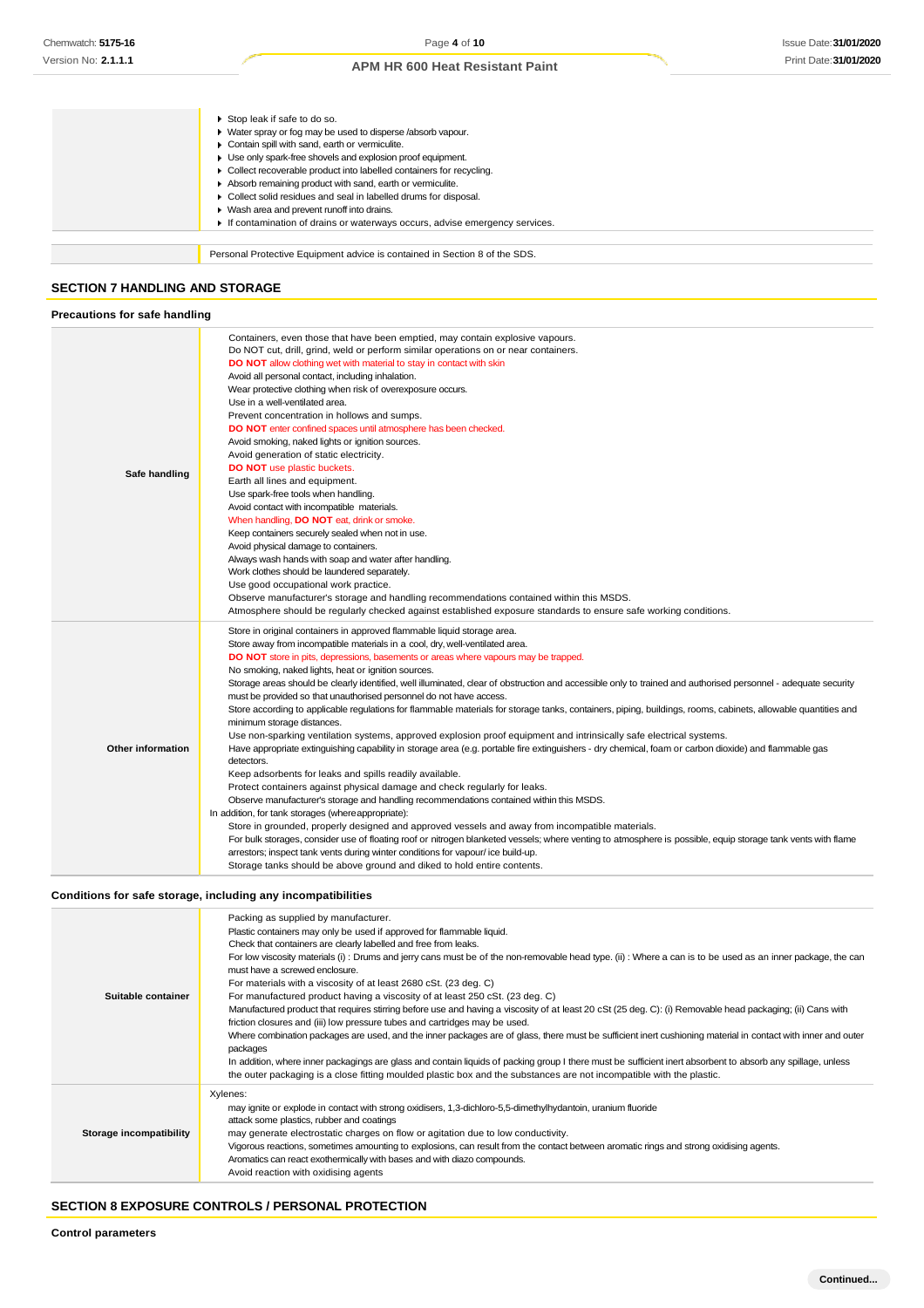## **OCCUPATIONAL EXPOSURE LIMITS (OEL)**

## **INGREDIENT DATA**

| Source                                                                 | Ingredient      | <b>Material name</b> | <b>TWA</b>          | <b>STEL</b>         | Peak          | <b>Notes</b>  |
|------------------------------------------------------------------------|-----------------|----------------------|---------------------|---------------------|---------------|---------------|
| Singapore Permissible<br><b>Exposure Limits of Toxic</b><br>Substances | xvlene          | Xylene               | 434 mg/m3 / 100 ppm | 150 mg/m3 / 651 ppm | Not Available | Not Available |
| Singapore Permissible<br><b>Exposure Limits of Toxic</b><br>Substances | aluminium flake | Aluminium Metal dust | $10 \text{ mg/m}$   | Not Available       | Not Available | Not Available |

## **EMERGENCY LIMITS**

| Ingredient      | <b>Material name</b> | TEEL-1        | TEEL-2              | TEEL-3        |
|-----------------|----------------------|---------------|---------------------|---------------|
| xylene          | Xylenes              | Not Available | Not Available       | Not Available |
| aluminium flake | Aluminum             | $3$ mg/m $3$  | $33 \text{ mg/m}$   | 200 mg/m3     |
|                 |                      |               |                     |               |
| Ingredient      | <b>Original IDLH</b> |               | <b>Revised IDLH</b> |               |
| xylene          | 1,000 ppm            |               | 900 ppm             |               |
| aluminium flake | Not Available        |               | Not Available       |               |

## **Exposure controls**

|                                                                                                                                                                   | Engineering controls are used to remove a hazard or place a barrier between the worker and the hazard. Well-designed engineering controls can be highly<br>effective in protecting workers and will typically be independent of worker interactions to provide this high level of protection.<br>The basic types of engineering controls are:<br>Process controls which involve changing the way a job activity or process is done to reduce the risk.<br>Enclosure and/or isolation of emission source which keeps a selected hazard "physically" away from the worker and ventilation that strategically "adds" and<br>"removes" air in the work environment. Ventilation can remove or dilute an air contaminant if designed properly. The design of a ventilation system must match<br>the particular process and chemical or contaminant in use.<br>Employers may need to use multiple types of controls to prevent employee overexposure.<br>For flammable liquids and flammable gases, local exhaust ventilation or a process enclosure ventilation system may be required. Ventilation equipment should<br>be explosion-resistant.<br>Air contaminants generated in the workplace possess varying "escape" velocities which, in turn, determine the "capture velocities" of fresh circulating air<br>required to effectively remove the contaminant. |                                  |                                            |  |
|-------------------------------------------------------------------------------------------------------------------------------------------------------------------|--------------------------------------------------------------------------------------------------------------------------------------------------------------------------------------------------------------------------------------------------------------------------------------------------------------------------------------------------------------------------------------------------------------------------------------------------------------------------------------------------------------------------------------------------------------------------------------------------------------------------------------------------------------------------------------------------------------------------------------------------------------------------------------------------------------------------------------------------------------------------------------------------------------------------------------------------------------------------------------------------------------------------------------------------------------------------------------------------------------------------------------------------------------------------------------------------------------------------------------------------------------------------------------------------------------------------------------------------------------|----------------------------------|--------------------------------------------|--|
|                                                                                                                                                                   |                                                                                                                                                                                                                                                                                                                                                                                                                                                                                                                                                                                                                                                                                                                                                                                                                                                                                                                                                                                                                                                                                                                                                                                                                                                                                                                                                              |                                  | Air Speed:                                 |  |
|                                                                                                                                                                   | Type of Contaminant:<br>solvent, vapours, degreasing etc., evaporating from tank (in still air).                                                                                                                                                                                                                                                                                                                                                                                                                                                                                                                                                                                                                                                                                                                                                                                                                                                                                                                                                                                                                                                                                                                                                                                                                                                             |                                  | $0.25 - 0.5$ m/s<br>$(50-100)$<br>f/min.)  |  |
| Appropriate engineering<br>controls                                                                                                                               | aerosols, fumes from pouring operations, intermittent container filling, low speed conveyer transfers, welding, spray drift, plating acid fumes,<br>pickling (released at low velocity into zone of active generation)                                                                                                                                                                                                                                                                                                                                                                                                                                                                                                                                                                                                                                                                                                                                                                                                                                                                                                                                                                                                                                                                                                                                       |                                  | $0.5 - 1$ m/s<br>$(100 - 200)$<br>f/min.)  |  |
| direct spray, spray painting in shallow booths, drum filling, conveyer loading, crusher dusts, gas discharge (active generation into zone of<br>rapid air motion) |                                                                                                                                                                                                                                                                                                                                                                                                                                                                                                                                                                                                                                                                                                                                                                                                                                                                                                                                                                                                                                                                                                                                                                                                                                                                                                                                                              |                                  | $1-2.5$ m/s<br>$(200 - 500)$<br>$f/min.$ ) |  |
|                                                                                                                                                                   | Within each range the appropriate value depends on:                                                                                                                                                                                                                                                                                                                                                                                                                                                                                                                                                                                                                                                                                                                                                                                                                                                                                                                                                                                                                                                                                                                                                                                                                                                                                                          |                                  |                                            |  |
|                                                                                                                                                                   | Lower end of the range<br>Upper end of the range                                                                                                                                                                                                                                                                                                                                                                                                                                                                                                                                                                                                                                                                                                                                                                                                                                                                                                                                                                                                                                                                                                                                                                                                                                                                                                             |                                  |                                            |  |
|                                                                                                                                                                   | 1: Room air currents minimal or favourable to capture                                                                                                                                                                                                                                                                                                                                                                                                                                                                                                                                                                                                                                                                                                                                                                                                                                                                                                                                                                                                                                                                                                                                                                                                                                                                                                        | 1: Disturbing room air currents  |                                            |  |
|                                                                                                                                                                   | 2: Contaminants of low toxicity or of nuisance value only.                                                                                                                                                                                                                                                                                                                                                                                                                                                                                                                                                                                                                                                                                                                                                                                                                                                                                                                                                                                                                                                                                                                                                                                                                                                                                                   | 2: Contaminants of high toxicity |                                            |  |
|                                                                                                                                                                   | 3: Intermittent, low production.                                                                                                                                                                                                                                                                                                                                                                                                                                                                                                                                                                                                                                                                                                                                                                                                                                                                                                                                                                                                                                                                                                                                                                                                                                                                                                                             | 3: High production, heavy use    |                                            |  |
|                                                                                                                                                                   | 4: Large hood or large air mass in motion                                                                                                                                                                                                                                                                                                                                                                                                                                                                                                                                                                                                                                                                                                                                                                                                                                                                                                                                                                                                                                                                                                                                                                                                                                                                                                                    | 4: Small hood-local control only |                                            |  |
|                                                                                                                                                                   | Simple theory shows that air velocity falls rapidly with distance away from the opening of a simple extraction pipe. Velocity generally decreases with the square<br>of distance from the extraction point (in simple cases). Therefore the air speed at the extraction point should be adjusted, accordingly, after reference to<br>distance from the contaminating source. The air velocity at the extraction fan, for example, should be a minimum of 1-2 m/s (200-400 f/min.) for extraction of<br>solvents generated in a tank 2 meters distant from the extraction point. Other mechanical considerations, producing performance deficits within the extraction<br>apparatus, make it essential that theoretical air velocities are multiplied by factors of 10 or more when extraction systems are installed or used.                                                                                                                                                                                                                                                                                                                                                                                                                                                                                                                                 |                                  |                                            |  |
| <b>Personal protection</b>                                                                                                                                        |                                                                                                                                                                                                                                                                                                                                                                                                                                                                                                                                                                                                                                                                                                                                                                                                                                                                                                                                                                                                                                                                                                                                                                                                                                                                                                                                                              |                                  |                                            |  |
| Eye and face protection                                                                                                                                           | Safety glasses with side shields.<br>Chemical goggles.<br>▶ Contact lenses may pose a special hazard; soft contact lenses may absorb and concentrate irritants. A written policy document, describing the wearing of<br>lenses or restrictions on use, should be created for each workplace or task. This should include a review of lens absorption and adsorption for the class of<br>chemicals in use and an account of injury experience. Medical and first-aid personnel should be trained in their removal and suitable equipment should be<br>readily available. In the event of chemical exposure, begin eye irrigation immediately and remove contact lens as soon as practicable. Lens should be removed<br>at the first signs of eye redness or irritation - lens should be removed in a clean environment only after workers have washed hands thoroughly. [CDC NIOSH<br>Current Intelligence Bulletin 59], [AS/NZS 1336 or national equivalent]                                                                                                                                                                                                                                                                                                                                                                                                 |                                  |                                            |  |
| <b>Skin protection</b>                                                                                                                                            | See Hand protection below                                                                                                                                                                                                                                                                                                                                                                                                                                                                                                                                                                                                                                                                                                                                                                                                                                                                                                                                                                                                                                                                                                                                                                                                                                                                                                                                    |                                  |                                            |  |
| Hands/feet protection                                                                                                                                             | ▶ Wear chemical protective gloves, e.g. PVC.<br>Wear safety footwear or safety gumboots, e.g. Rubber<br>The selection of suitable gloves does not only depend on the material, but also on further marks of quality which vary from manufacturer to manufacturer. Where                                                                                                                                                                                                                                                                                                                                                                                                                                                                                                                                                                                                                                                                                                                                                                                                                                                                                                                                                                                                                                                                                      |                                  |                                            |  |
|                                                                                                                                                                   |                                                                                                                                                                                                                                                                                                                                                                                                                                                                                                                                                                                                                                                                                                                                                                                                                                                                                                                                                                                                                                                                                                                                                                                                                                                                                                                                                              |                                  |                                            |  |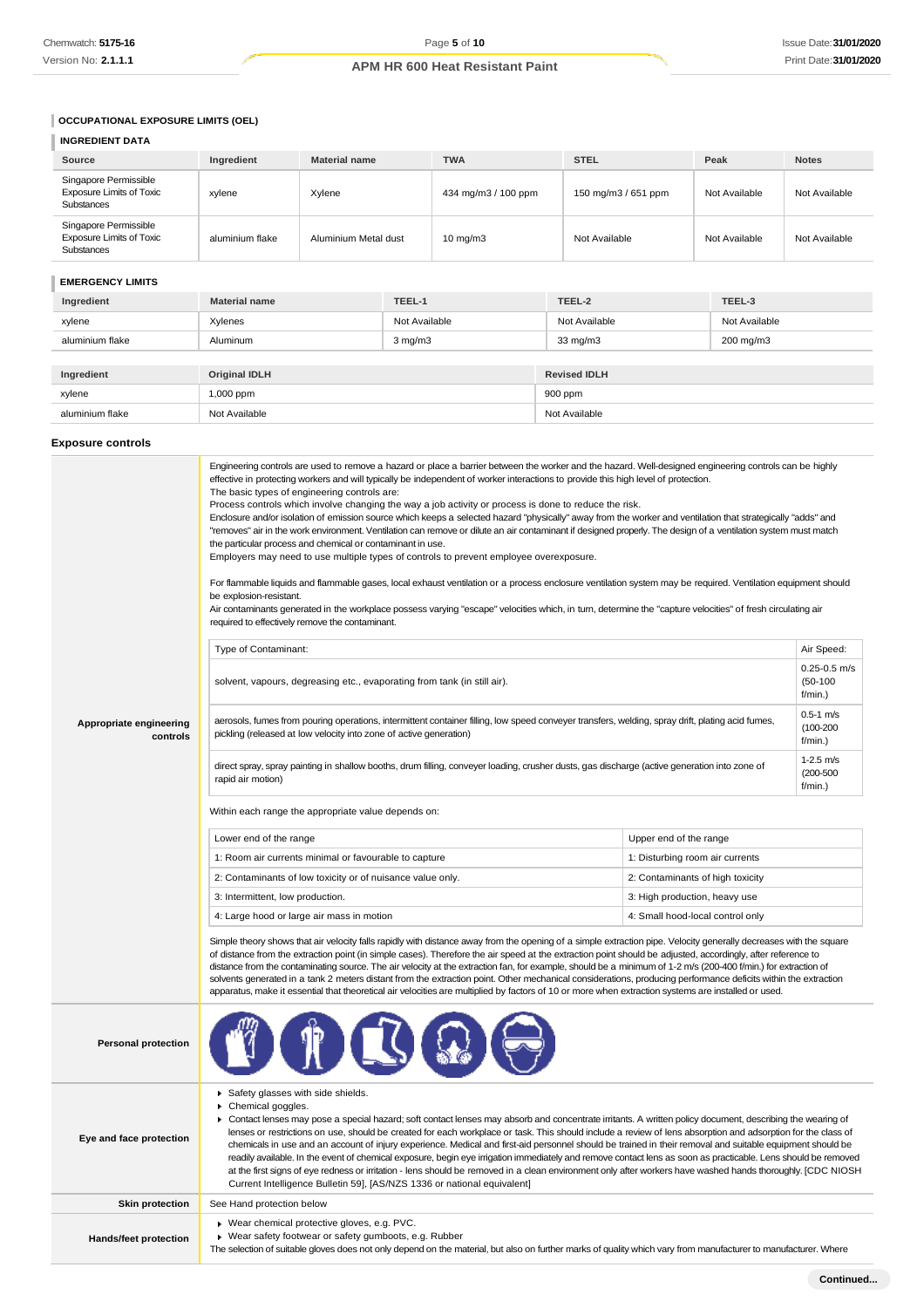|                              | the chemical is a preparation of several substances, the resistance of the glove material can not be calculated in advance and has therefore to be checked prior<br>to the application.<br>The exact break through time for substances has to be obtained from the manufacturer of the protective gloves and has to be observed when making a final<br>choice.<br>Suitability and durability of glove type is dependent on usage. Important factors in the selection of gloves include:<br>frequency and duration of contact,<br>chemical resistance of glove material,<br>glove thickness and<br>dexterity<br>Select gloves tested to a relevant standard (e.g. Europe EN 374, US F739, AS/NZS 2161.1 or national equivalent).<br>When prolonged or frequently repeated contact may occur, a glove with a protection class of 5 or higher (breakthrough time greater than 240 minutes<br>according to EN 374, AS/NZS 2161.10.1 or national equivalent) is recommended.<br>When only brief contact is expected, a glove with a protection class of 3 or higher (breakthrough time greater than 60 minutes according to EN 374, AS/NZS<br>2161.10.1 or national equivalent) is recommended.<br>Some glove polymer types are less affected by movement and this should be taken into account when considering gloves for long-term use.<br>Contaminated gloves should be replaced.<br>Gloves must only be wom on clean hands. After using gloves, hands should be washed and dried thoroughly. Application of a non-perfumed moisturiser is |
|------------------------------|-------------------------------------------------------------------------------------------------------------------------------------------------------------------------------------------------------------------------------------------------------------------------------------------------------------------------------------------------------------------------------------------------------------------------------------------------------------------------------------------------------------------------------------------------------------------------------------------------------------------------------------------------------------------------------------------------------------------------------------------------------------------------------------------------------------------------------------------------------------------------------------------------------------------------------------------------------------------------------------------------------------------------------------------------------------------------------------------------------------------------------------------------------------------------------------------------------------------------------------------------------------------------------------------------------------------------------------------------------------------------------------------------------------------------------------------------------------------------------------------------------------------------------------------|
| <b>Body protection</b>       | recommended.<br>See Other protection below                                                                                                                                                                                                                                                                                                                                                                                                                                                                                                                                                                                                                                                                                                                                                                                                                                                                                                                                                                                                                                                                                                                                                                                                                                                                                                                                                                                                                                                                                                |
| Other protectio <sub>n</sub> | Overalls.<br>PVC Apron.<br>PVC protective suit may be required if exposure severe.<br>Eyewash unit.<br>Ensure there is ready access to a safety shower.<br>Some plastic personal protective equipment (PPE) (e.g. gloves, aprons, overshoes) are not recommended as they may produce static electricity.<br>For large scale or continuous use wear tight-weave non-static clothing (no metallic fasteners, cuffs or pockets).<br>Non sparking safety or conductive footwear should be considered. Conductive footwear describes a boot or shoe with a sole made from a conductive compound<br>chemically bound to the bottom components, for permanent control to electrically ground the foot an shall dissipate static electricity from the body to reduce the<br>possibility of ignition of volatile compounds. Electrical resistance must range between 0 to 500,000 ohms. Conductive shoes should be stored in lockers close<br>to the room in which they are worn. Personnel who have been issued conductive footwear should not wear them from their place of work to their homes and<br>return.                                                                                                                                                                                                                                                                                                                                                                                                                                   |
| <b>Thermal hazards</b>       | Not Available                                                                                                                                                                                                                                                                                                                                                                                                                                                                                                                                                                                                                                                                                                                                                                                                                                                                                                                                                                                                                                                                                                                                                                                                                                                                                                                                                                                                                                                                                                                             |

## **Recommended material(s)**

**GLOVE SELECTION INDEX**

Glove selection is based on a modified presentation of the:

*"***Forsberg Clothing Performance Index".**

The effect(s) of the following substance(s) are taken into account in the *computergenerated* selection:

APM HR 600 Heat Resistant Paint

| <b>Material</b>       | CPI |
|-----------------------|-----|
| PE/EVAL/PE            | A   |
| <b>PVA</b>            | A   |
| <b>TEFLON</b>         | A   |
| <b>VITON</b>          | A   |
| <b>BUTYL</b>          | C   |
| <b>BUTYL/NEOPRENE</b> | C   |
| <b>HYPALON</b>        | C   |
| NAT+NEOPR+NITRILE     | C   |
| NATURAL+NEOPRENE      | C   |
| <b>NEOPRENE</b>       | C   |
| NEOPRENE/NATURAL      | C   |
| <b>NITRILE</b>        | C   |
| NITRILE+PVC           | C   |
| <b>PVC</b>            | C   |
| PVDC/PE/PVDC          | C   |

\* CPI - Chemwatch Performance Index

A: Best Selection

B: Satisfactory; may degrade after 4 hours continuous immersion

C: Poor to Dangerous Choice for other than short term immersion

**NOTE**: As a series of factors will influence the actual performance of the glove, a final selection must be based on detailed observation. -

\* Where the glove is to be used on a short term, casual or infrequent basis, factors such as "feel" or convenience (e.g. disposability), may dictate a choice of gloves which might otherwise be unsuitable following long-term or frequent use. A qualified practitioner should be consulted.

#### **SECTION 9 PHYSICAL AND CHEMICAL PROPERTIES**

## **Information on basic physical and chemical properties**

| Appearance            | Coloured flammable liquid; does not mix with water. |                                              |  |
|-----------------------|-----------------------------------------------------|----------------------------------------------|--|
|                       |                                                     |                                              |  |
| <b>Physical state</b> | Liquid                                              | Relative density (Water = 1) $\sqrt{ }$ ~1.2 |  |

#### **Respiratory protection**

Type A Filter of sufficient capacity. (AS/NZS 1716 & 1715, EN 143:2000 & 149:2001, ANSI Z88 or national equivalent)

Where the concentration of gas/particulates in the breathing zone, approaches or exceeds the "Exposure Standard" (or ES), respiratory protection is required.

Degree of protection varies with both face-piece and Class of filter; the nature of protection varies with Type of filter.

| <b>Required Minimum</b><br><b>Protection Factor</b> | Half-Face<br>Respirator | <b>Full-Face</b><br>Respirator | <b>Powered Air</b><br>Respirator |
|-----------------------------------------------------|-------------------------|--------------------------------|----------------------------------|
| up to $5 \times ES$                                 | A-AUS / Class 1         | ٠                              | A-PAPR-AUS /<br>Class 1          |
| up to $25 \times ES$                                | Air-line*               | $A-2$                          | A-PAPR-2                         |
| up to $50 \times ES$                                | -                       | $A-3$                          | -                                |
| $50+ x ES$                                          | -                       | Air-line**                     | ٠                                |

\* - Continuous-flow; \*\* - Continuous-flow or positive pressure demand

^ - Full-face

A(All classes) = Organic vapours, B AUS or B1 = Acid gasses, B2 = Acid gas or hydrogen  $cyanide(HCN)$ , B3 = Acid gas or hydrogen cyanide(HCN), E = Sulfur dioxide(SO2), G = Agricultural chemicals,  $K =$  Ammonia(NH3), Hg = Mercury, NO = Oxides of nitrogen, MB = Methyl bromide, AX = Low boiling point organic compounds(below 65 degC)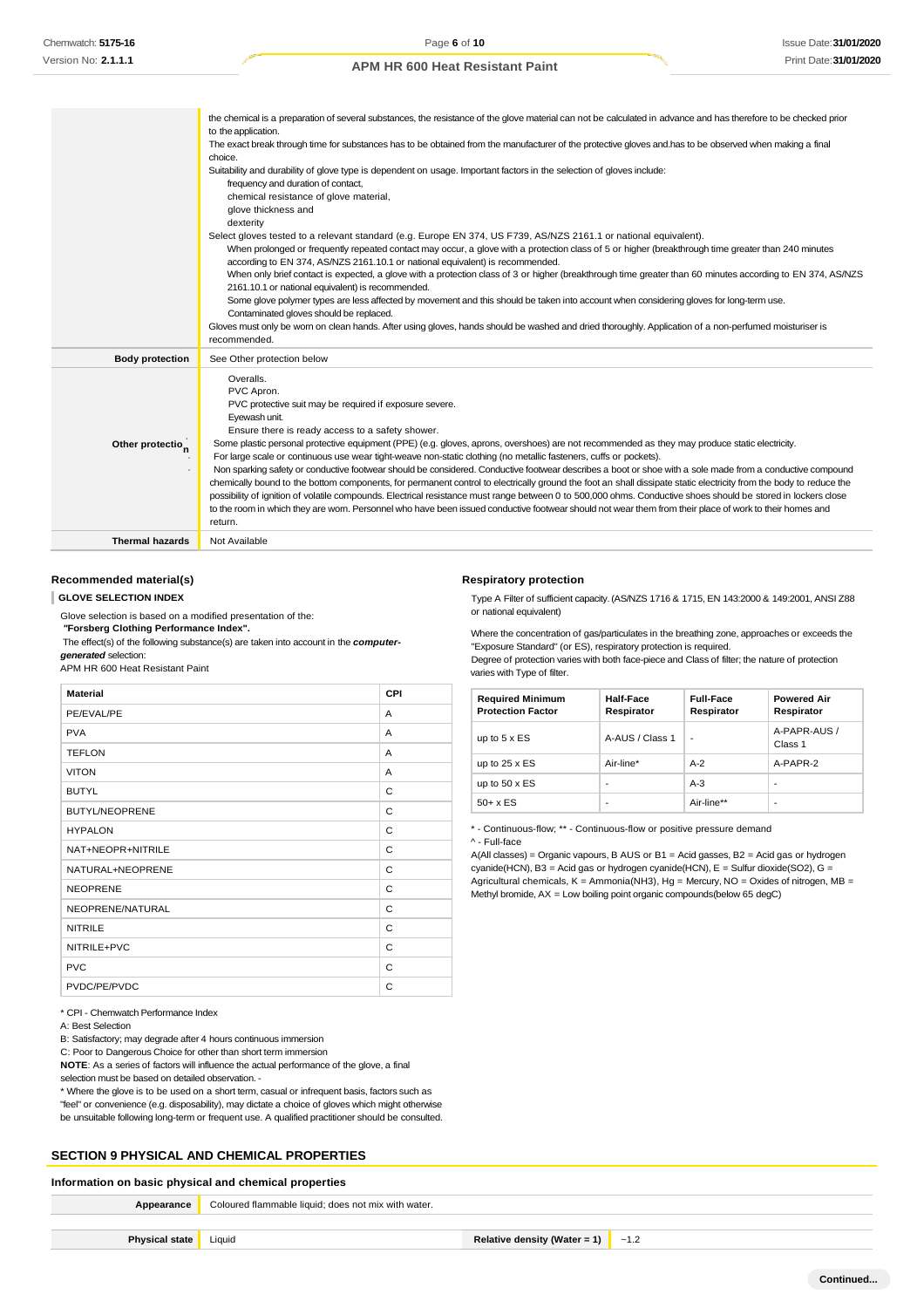| Odour                                           | Not Available  | <b>Partition coefficient</b><br>n-octanol / water | Not Available  |
|-------------------------------------------------|----------------|---------------------------------------------------|----------------|
| <b>Odour threshold</b>                          | Not Available  | Auto-ignition temperature<br>$(^{\circ}C)$        | Not Available  |
| pH (as supplied)                                | Not Applicable | Decomposition<br>temperature                      | Not Available  |
| Melting point / freezing<br>point $(^{\circ}C)$ | $-45$ to $-50$ | Viscosity (cSt)                                   | 75-80 KU       |
| Initial boiling point and<br>boiling range (°C) | 135-140        | Molecular weight (g/mol)                          | Not Applicable |
| Flash point (°C)                                | 24             | <b>Taste</b>                                      | Not Available  |
| <b>Evaporation rate</b>                         | Not Available  | <b>Explosive properties</b>                       | Not Available  |
| Flammability                                    | Flammable.     | <b>Oxidising properties</b>                       | Not Available  |
| Upper Explosive Limit (%)                       | Not Available  | Surface Tension (dyn/cm or<br>$mN/m$ )            | Not Available  |
| Lower Explosive Limit (%)                       | Not Available  | <b>Volatile Component (%vol)</b>                  | 40-50          |
| Vapour pressure (kPa)                           | 0.9            | Gas group                                         | Not Available  |
| Solubility in water (g/L)                       | Immiscible     | pH as a solution (1%)                             | Not Applicable |
| Vapour density $(Air = 1)$                      | 3.7            | VOC g/L                                           | Not Available  |

## **SECTION 10 STABILITY AND REACTIVITY**

| Reactivity                            | See section 7                                                                                                                    |  |
|---------------------------------------|----------------------------------------------------------------------------------------------------------------------------------|--|
| <b>Chemical stability</b>             | Unstable in the presence of incompatible materials.<br>Product is considered stable.<br>Hazardous polymerisation will not occur. |  |
| Possibility of hazardous<br>reactions | See section 7                                                                                                                    |  |
| <b>Conditions to avoid</b>            | See section 7                                                                                                                    |  |
| Incompatible materials                | See section 7                                                                                                                    |  |
| Hazardous decomposition<br>products   | See section 5                                                                                                                    |  |

## **SECTION 11 TOXICOLOGICAL INFORMATION**

## **Information on toxicological effects**

| <b>Inhaled</b>                     | Inhalation of vapours may cause drowsiness and dizziness. This may be accompanied by sleepiness, reduced alertness, loss of reflexes, lack of co-ordination,<br>and vertigo.<br>There is some evidence to suggest that the material can cause respiratory irritation in some persons. The body's response to such irritation can cause further<br>lung damage.<br>Headache, fatigue, tiredness, irritability and digestive disturbances (nausea, loss of appetite and bloating) are the most common symptoms of xylene<br>overexposure. Injury to the heart, liver, kidneys and nervous system has also been noted amongst workers.<br>Xylene is a central nervous system depressant<br>Inhalation of aerosols (mists, fumes), generated by the material during the course of normal handling, may be harmful.                                                                         |                                    |  |
|------------------------------------|----------------------------------------------------------------------------------------------------------------------------------------------------------------------------------------------------------------------------------------------------------------------------------------------------------------------------------------------------------------------------------------------------------------------------------------------------------------------------------------------------------------------------------------------------------------------------------------------------------------------------------------------------------------------------------------------------------------------------------------------------------------------------------------------------------------------------------------------------------------------------------------|------------------------------------|--|
| Ingestion                          | Accidental ingestion of the material may be damaging to the health of the individual.<br>Not a likely route of entry into the body in commercial or industrial environments. The liquid may produce considerable gastrointestinal discomfort and be<br>harmful or toxic if swallowed.                                                                                                                                                                                                                                                                                                                                                                                                                                                                                                                                                                                                  |                                    |  |
| <b>Skin Contact</b>                | Skin contact with the material may be harmful; systemic effects may result following absorption.<br>The material may accentuate any pre-existing dermatitis condition<br>Open cuts, abraded or irritated skin should not be exposed to this material<br>Entry into the blood-stream, through, for example, cuts, abrasions or lesions, may produce systemic injury with harmful effects. Examine the skin prior to the use<br>of the material and ensure that any external damage is suitably protected.<br>The material may cause moderate inflammation of the skin either following direct contact or after a delay of some time. Repeated exposure can cause contact<br>dermatitis which is characterised by redness, swelling and blistering.                                                                                                                                      |                                    |  |
| Eye                                | There is evidence that material may produce eye irritation in some persons and produce eye damage 24 hours or more after instillation. Severe inflammation<br>may be expected with pain.<br>The liquid produces a high level of eye discomfort and is capable of causing pain and severe conjunctivitis. Comeal injury may develop, with possible<br>permanent impairment of vision, if not promptly and adequately treated.                                                                                                                                                                                                                                                                                                                                                                                                                                                           |                                    |  |
| <b>Chronic</b>                     | There has been some concern that this material can cause cancer or mutations but there is not enough data to make an assessment.<br>Substance accumulation, in the human body, may occur and may cause some concern following repeated or long-term occupational exposure.<br>There is some evidence from animal testing that exposure to this material may result in toxic effects to the unbom baby.<br>Women exposed to xylene in the first 3 months of pregnancy showed a slightly increased risk of miscarriage and birth defects. Evaluation of workers chronically<br>exposed to xylene has demonstrated lack of genetic toxicity.<br>Exposure to the material for prolonged periods may cause physical defects in the developing embryo (teratogenesis).<br>Chronic solvent inhalation exposures may result in nervous system impairment and liver and blood changes. [PATTYS] |                                    |  |
|                                    |                                                                                                                                                                                                                                                                                                                                                                                                                                                                                                                                                                                                                                                                                                                                                                                                                                                                                        |                                    |  |
| APM HR 600 Heat Resistant<br>Paint | <b>TOXICITY</b><br>Not Available                                                                                                                                                                                                                                                                                                                                                                                                                                                                                                                                                                                                                                                                                                                                                                                                                                                       | <b>IRRITATION</b><br>Not Available |  |
| xylene                             | <b>TOXICITY</b>                                                                                                                                                                                                                                                                                                                                                                                                                                                                                                                                                                                                                                                                                                                                                                                                                                                                        | <b>IRRITATION</b>                  |  |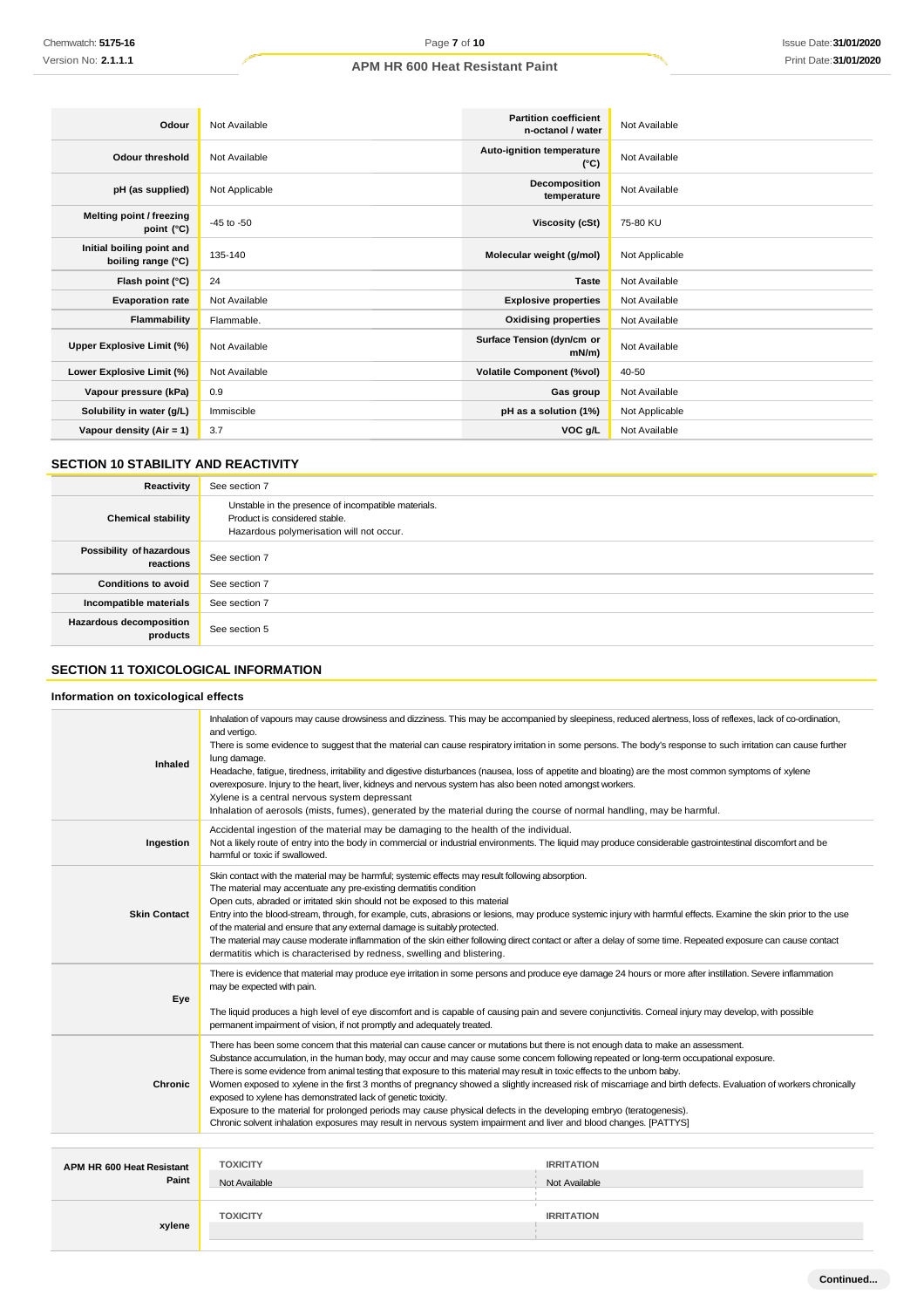|                                                                  | Dermal (rabbit) LD50: >1700 mg/kg <sup>[2]</sup>                                                                                                                                                                                                                                                                                                 |                                 | Eye (human): 200 ppm irritant                                                                                                                                                                                                |
|------------------------------------------------------------------|--------------------------------------------------------------------------------------------------------------------------------------------------------------------------------------------------------------------------------------------------------------------------------------------------------------------------------------------------|---------------------------------|------------------------------------------------------------------------------------------------------------------------------------------------------------------------------------------------------------------------------|
| Inhalation (rat) LC50: 5000 ppm/4h <sup>[2]</sup>                |                                                                                                                                                                                                                                                                                                                                                  |                                 | Eye (rabbit): 5 mg/24h SEVERE                                                                                                                                                                                                |
| Oral (rat) LD50: 4300 mg/kgt <sup>[2]</sup>                      |                                                                                                                                                                                                                                                                                                                                                  | Eye (rabbit): 87 mg mild        |                                                                                                                                                                                                                              |
|                                                                  |                                                                                                                                                                                                                                                                                                                                                  |                                 | Skin (rabbit):500 mg/24h moderate                                                                                                                                                                                            |
|                                                                  | <b>TOXICITY</b>                                                                                                                                                                                                                                                                                                                                  | <b>IRRITATION</b>               |                                                                                                                                                                                                                              |
| aluminium flake                                                  |                                                                                                                                                                                                                                                                                                                                                  | Not Available                   |                                                                                                                                                                                                                              |
|                                                                  | Oral (rat) LD50: >2000 mg/kg <sup>[1]</sup>                                                                                                                                                                                                                                                                                                      |                                 |                                                                                                                                                                                                                              |
| Legend:                                                          | 1. Value obtained from Europe ECHA Registered Substances - Acute toxicity 2.* Value obtained from manufacturer's SDS. Unless otherwise specified data<br>extracted from RTECS - Register of Toxic Effect of chemical Substances                                                                                                                  |                                 |                                                                                                                                                                                                                              |
| <b>XYLENE</b><br><b>ALUMINIUM FLAKE</b><br><b>Acute Toxicity</b> | scaling and thickening of the skin.<br>The substance is classified by IARC as Group 3:<br>NOT classifiable as to its carcinogenicity to humans.<br>Evidence of carcinogenicity may be inadequate or limited in animal testing.<br>Reproductive effector in rats<br>No significant acute toxicological data identified in literature search.<br>✔ | Carcinogenicity                 | ◎                                                                                                                                                                                                                            |
|                                                                  | ✓                                                                                                                                                                                                                                                                                                                                                |                                 | O                                                                                                                                                                                                                            |
| <b>Skin Irritation/Corrosion</b>                                 |                                                                                                                                                                                                                                                                                                                                                  | Reproductivity                  |                                                                                                                                                                                                                              |
| <b>Serious Eye</b><br>Damage/Irritation                          | v                                                                                                                                                                                                                                                                                                                                                | <b>STOT - Single Exposure</b>   | ◎                                                                                                                                                                                                                            |
| <b>Respiratory or Skin</b><br>sensitisation                      | Q                                                                                                                                                                                                                                                                                                                                                | <b>STOT - Repeated Exposure</b> | O                                                                                                                                                                                                                            |
| <b>Mutagenicity</b>                                              | ◎                                                                                                                                                                                                                                                                                                                                                | <b>Aspiration Hazard</b>        | ◎                                                                                                                                                                                                                            |
|                                                                  |                                                                                                                                                                                                                                                                                                                                                  | Legend:                         | $\blacktriangleright$ - Data required to make classification available<br>$\blacktriangleright$ - Data available but does not fill the criteria for classification<br>$\bigcirc$ – Data Not Available to make classification |

#### **SECTION 12 ECOLOGICAL INFORMATION**

#### **Toxicity**

Harmful to aquatic organisms.

For Aromatic Substances Series:

Environmental Fate: Large, molecularly complex polycyclic aromatic hydrocarbons, or PAHs, are persistent in the environment longer than smaller PAHs.

Atmospheric Fate: PAHs are 'semi-volatile substances" which can move between the atmosphere and the Earth's surface in repeated, temperature-driven cycles of deposition and volatilization. Terrestrial Fate: BTEX compounds have the potential to move through soil and contaminate ground water, and their vapors are highly flammable and explosive.

Ecotoxicity - Within an aromatic series, acute toxicity increases with increasing alkyl substitution on the aromatic nucleus. The order of most toxic to least in a study using grass shrimp and brown shrimp was dimethylnaphthalenes > methylnaphthalenes >naphthalenes. Anthrcene is a phototoxic PAH. UV light greatly increases the toxicity of anthracene to bluegill sunfish. Biological resources in strong sunlight are at more risk than those that are not. PAHs in general are more frequently associated with chronic risks. For Xylenes:

log Koc : 2.05-3.08; Koc : 25.4-204; Half-life (hr) air : 0.24-42; Half-life (hr) H2O surface water : 24-672; Half-life (hr) H2O ground : 336-8640; Half-life (hr) soil : 52-672; Henry's Pa m3 /mol : 637-879; Henry's atm m3 /mol - 7.68E-03; BOD 5 if unstated - 1.4,1%; COD - 2.56,13% ThOD - 3.125 : BCF : 23; log BCF : 1.17-2.41.

Environmental Fate: Most xylenes released to the environment will occur in the atmosphere and volatilisation is the dominant environmental fate process. Soil - Xylenes are expected to have moderate mobility in soil evaporating rapidly from soil surfaces. The extent of the degradation is expected to depend on its concentration, residence time in the soil, the nature of the soil, and whether resident microbial populations have been acclimated. Xylene can remain below the soil surface for several days and may travel through the soil profile and enter groundwater. Soil and water microbes may transform it into other, less harmful compounds, although this happens slowly. It is not clear how long xylene remains trapped deep underground in soil or groundwater, but it may be months or years.

Atmospheric Fate: Xylene evaporates quickly into the air from surface soil and water and can remain in the air for several days until it is broken down by sunlight into other less harmful chemicals. In the ambient atmosphere, xylenes are expected to exist solely in the vapour phase. Xylenes are degraded in the atmosphere with an estimated atmospheric lifetime of about 0.5 to 2 days. Xylene may contribute to photochemical smog formation. p-Xylene has a moderately high photochemical reactivity under smog conditions, higher than the other xylene isomers. The photooxidation of p-xylene results in the production of carbon monoxide, formaldehyde, glyoxal, methylglyoxal, 3-methylbenzylnitrate, m-tolualdehyde, 4-nitro-3-xylene, 5-nitro-3-xylene, 2,6-dimethyl-p-benzoquinone, 2,4 dimethylphenol, 6-nitro-2,4-dimethylphenol, 2,6-dimethylphenol, and 4-nitro-2,6-dimethylphenol.

Aquatic Fate: p-xylene may adsorb to suspended solids and sediment in water and is expected to volatilise from water surfaces. Estimated volatilisation half-lives for a model river and model lake are 3 hours and 4 days, respectively. Measurements taken from goldfish, eels and clams indicate that bioconcentration in aquatic organisms is low. Photo-oxidation in the presence of humic acids may play an important role in the abiotic degradation of p-xylene. p-Xylene is biodegradable and has been observed to degrade in pond water however; it is unclear if it degrades in surface waters. p-Xylene has been observed to degrade in anaerobic and aerobic groundwater; however, it is known to persist for many years in groundwater, at least at sites where the concentration might have been quite high. Ecotoxicity: Xylenes are slightly toxic to fathead minnow, rainbow trout and bluegill and not acutely toxic to water fleas. For Photobacterium phosphoreum EC50 (24 h): 0.0084 mg/L. and Gammarus lacustris LC50 (48 h): 0.6 mg/L. **DO NOT** discharge into sewer or waterways

**Persistence and degradability**

| . .                              |                               |                               |
|----------------------------------|-------------------------------|-------------------------------|
| Ingredient                       | Persistence: Water/Soil       | Persistence: Air              |
| xylene                           | $HIGH$ (Half-life = 360 days) | LOW (Half-life $= 1.83$ days) |
| <b>Bioaccumulative potential</b> |                               |                               |
| Ingredient                       | <b>Bioaccumulation</b>        |                               |

|                       | .<br>ımu<br>uvi |
|-----------------------|-----------------|
| lene<br>$\sim$ $\sim$ | .               |
|                       |                 |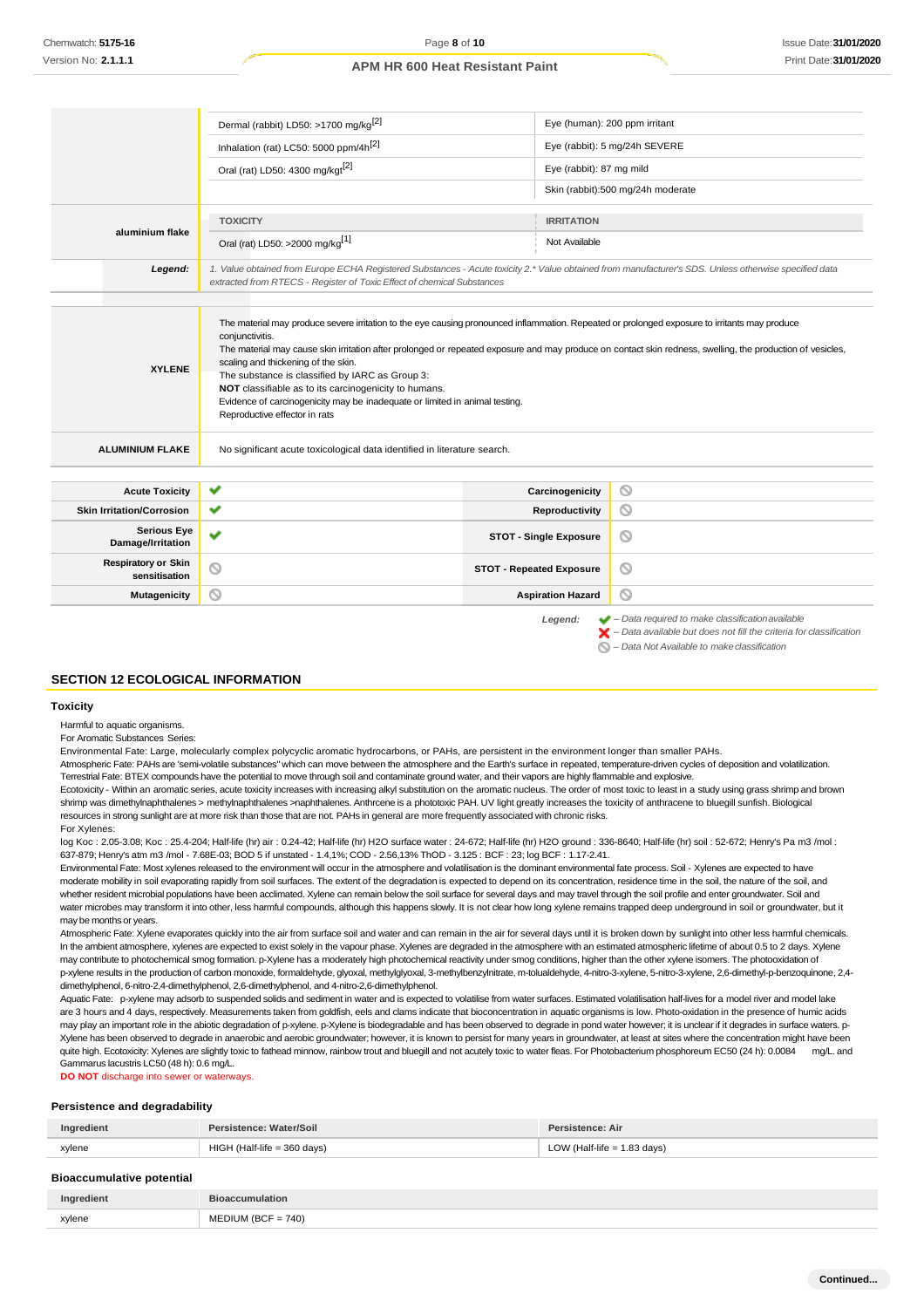| <b>Mobility in soil</b>                   |                                                                                                                                                                                                                                                                                                                                                                                                                                                                                                                                                                                                                                                                                                                                                                                                                                                                                                                                                                                                                                                                                                                                                                                                                                                                                                                                                                                                                                                                                                                                                                                                                                                                                                                                                                                                                                                                                                                                                                                                                                                                                                                                                                                                                                                    |  |  |
|-------------------------------------------|----------------------------------------------------------------------------------------------------------------------------------------------------------------------------------------------------------------------------------------------------------------------------------------------------------------------------------------------------------------------------------------------------------------------------------------------------------------------------------------------------------------------------------------------------------------------------------------------------------------------------------------------------------------------------------------------------------------------------------------------------------------------------------------------------------------------------------------------------------------------------------------------------------------------------------------------------------------------------------------------------------------------------------------------------------------------------------------------------------------------------------------------------------------------------------------------------------------------------------------------------------------------------------------------------------------------------------------------------------------------------------------------------------------------------------------------------------------------------------------------------------------------------------------------------------------------------------------------------------------------------------------------------------------------------------------------------------------------------------------------------------------------------------------------------------------------------------------------------------------------------------------------------------------------------------------------------------------------------------------------------------------------------------------------------------------------------------------------------------------------------------------------------------------------------------------------------------------------------------------------------|--|--|
| Ingredient                                | <b>Mobility</b>                                                                                                                                                                                                                                                                                                                                                                                                                                                                                                                                                                                                                                                                                                                                                                                                                                                                                                                                                                                                                                                                                                                                                                                                                                                                                                                                                                                                                                                                                                                                                                                                                                                                                                                                                                                                                                                                                                                                                                                                                                                                                                                                                                                                                                    |  |  |
|                                           | No Data available for all ingredients                                                                                                                                                                                                                                                                                                                                                                                                                                                                                                                                                                                                                                                                                                                                                                                                                                                                                                                                                                                                                                                                                                                                                                                                                                                                                                                                                                                                                                                                                                                                                                                                                                                                                                                                                                                                                                                                                                                                                                                                                                                                                                                                                                                                              |  |  |
| <b>SECTION 13 DISPOSAL CONSIDERATIONS</b> |                                                                                                                                                                                                                                                                                                                                                                                                                                                                                                                                                                                                                                                                                                                                                                                                                                                                                                                                                                                                                                                                                                                                                                                                                                                                                                                                                                                                                                                                                                                                                                                                                                                                                                                                                                                                                                                                                                                                                                                                                                                                                                                                                                                                                                                    |  |  |
| Waste treatment methods                   |                                                                                                                                                                                                                                                                                                                                                                                                                                                                                                                                                                                                                                                                                                                                                                                                                                                                                                                                                                                                                                                                                                                                                                                                                                                                                                                                                                                                                                                                                                                                                                                                                                                                                                                                                                                                                                                                                                                                                                                                                                                                                                                                                                                                                                                    |  |  |
| Product / Packaging<br>disposal           | • Containers may still present a chemical hazard/danger when empty.<br>Return to supplier for reuse/ recycling if possible.<br>Otherwise:<br>If container can not be cleaned sufficiently well to ensure that residuals do not remain or if the container cannot be used to store the same product, then<br>puncture containers, to prevent re-use, and bury at an authorised landfill.<br>▶ Where possible retain label warnings and MSDS and observe all notices pertaining to the product.<br>Legislation addressing waste disposal requirements may differ by country, state and/ or territory. Each user must refer to laws operating in their area. In some<br>areas, certain wastes must be tracked.<br>A Hierarchy of Controls seems to be common - the user should investigate:<br>Reduction<br>▶ Reuse<br>$\blacktriangleright$ Recycling<br>Disposal (if all else fails)<br>This material may be recycled if unused, or if it has not been contaminated so as to make it unsuitable for its intended use. If it has been contaminated, it may be<br>possible to reclaim the product by filtration, distillation or some other means. Shelf life considerations should also be applied in making decisions of this type.<br>Note that properties of a material may change in use, and recycling or reuse may not always be appropriate.<br>DO NOT allow wash water from cleaning or process equipment to enter drains.<br>It may be necessary to collect all wash water for treatment before disposal.<br>In all cases disposal to sewer may be subject to local laws and regulations and these should be considered first.<br>• Where in doubt contact the responsible authority.<br>Recycle wherever possible.<br>• Consult manufacturer for recycling options or consult local or regional waste management authority for disposal if no suitable treatment or disposal facility<br>can be identified.<br>Dispose of by: burial in a land-fill specifically licenced to accept chemical and / or pharmaceutical wastes or Incineration in a licenced apparatus (after<br>admixture with suitable combustible material).<br>• Decontaminate empty containers. Observe all label safeguards until containers are cleaned and destroyed. |  |  |

## **SECTION 14 TRANSPORT INFORMATION**

## **Labels Required**



**Marine Pollutant** NO

## **Land transport (UN)**

| <b>UN number</b>             | 1263                                                                                                                                                                                          |  |  |
|------------------------------|-----------------------------------------------------------------------------------------------------------------------------------------------------------------------------------------------|--|--|
| Packing group                | Ш                                                                                                                                                                                             |  |  |
| UN proper shipping name      | PAINT (including paint, lacquer, enamel, stain, shellac, varnish, polish, liquid filler and liquid lacquer base) or PAINT RELATED MATERIAL (including paint<br>thinning or reducing compound) |  |  |
| <b>Environmental hazard</b>  | No relevant data                                                                                                                                                                              |  |  |
| Transport hazard class(es)   | Class<br>3<br>Subrisk<br>Not Applicable                                                                                                                                                       |  |  |
| Special precautions for user | Special provisions<br>163;223;367<br>5L<br>Limited quantity                                                                                                                                   |  |  |

## **Air transport (ICAO-IATA / DGR)**

| <b>UN number</b>             | 1263                                                                                                                                                                                         |  |                            |  |
|------------------------------|----------------------------------------------------------------------------------------------------------------------------------------------------------------------------------------------|--|----------------------------|--|
| Packing group                | Ш                                                                                                                                                                                            |  |                            |  |
| UN proper shipping name      | Paint (including paint, lacquer, enamel, stain, shellac, varnish, polish, liquid filler and liquid lacquer base); Paint related material (including paint thinning or<br>reducing compounds) |  |                            |  |
| <b>Environmental hazard</b>  | No relevant data                                                                                                                                                                             |  |                            |  |
| Transport hazard class(es)   | 3<br><b>ICAO/IATA Class</b><br>ICAO / IATA Subrisk<br>Not Applicable<br>3L<br><b>ERG Code</b>                                                                                                |  |                            |  |
| Special precautions for user | Special provisions<br>Cargo Only Packing Instructions<br>Cargo Only Maximum Qty / Pack                                                                                                       |  | A3 A72 A192<br>366<br>220L |  |